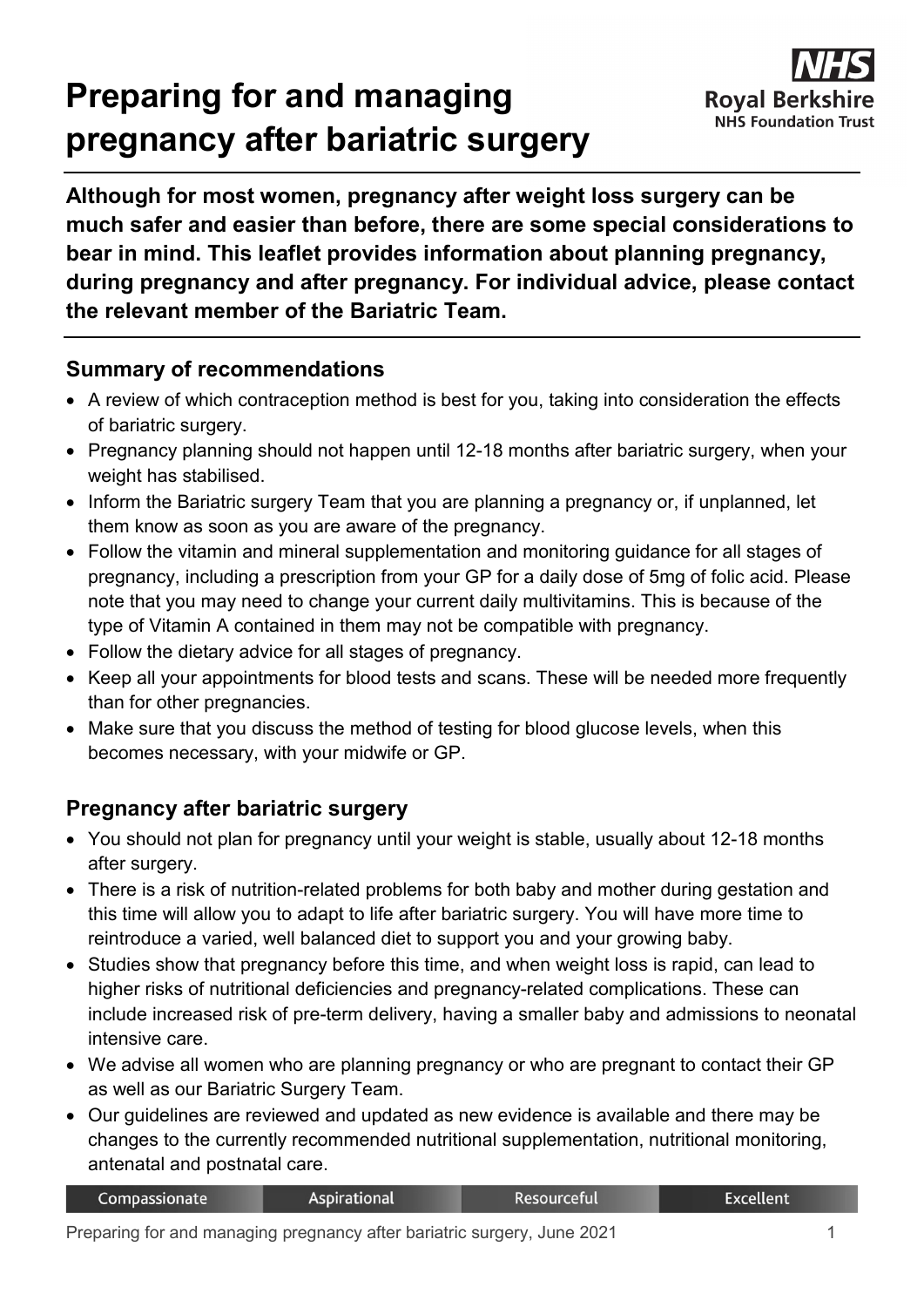• After bariatric surgery, the portion sizes of food you can eat are reduced and there is the added risk of malabsorption. These factors increase your risk of developing vitamin and mineral deficiencies. You can help to achieve good nutritional health by choosing healthy, nutritious foods and drinks and taking all the recommended vitamin and mineral supplements. This will also help you to manage your weight.

# **General healthy eating guidelines during pregnancy**

It is important to eat a good variety of foods from the following food groups:

- Meat, poultry, fish, eggs, beans, pulses (protein foods).
- Dairy and dairy alternatives, such as soya products.
- Vegetables and fruit (fresh, frozen, canned, dried or juiced).
- Potatoes, bread, rice, pasta and other starchy carbohydrates.
- Continue to prioritise protein containing foods, followed by vegetables and fruit.
- Include some small portions of starchy carbohydrates, if you have room.
- Drink at least 1.5-2 litres of fluid a day (as able).
- Keep to a minimum foods and drinks high in fat, salt or sugar.
- If you have trouble tolerating certain types of foods/food groups after bariatric surgery, we recommend you discuss alternatives with the bariatric dietitian.

#### **Top tips for healthy eating during your pregnancy**

- 1. Follow the "**20-20-20 take-your-time**" rule. Your mouthful of food should be the size of a 20 pence coin. Chew each mouthful 20 times and wait a minute in between swallows. A main meal should take between 20-30 minutes to eat.
- 2. Have **three small regular meals a day**, four to five hours apart. Healthy snacks can be included if needed. Eating regularly gives you more control over your eating by helping you feel less hungry and so reduces the likelihood of overeating, as well as keeping your blood sugar more stable.
- 3. Have **breakfast** in some form if you can or substitute a healthy snack later in the morning.
- 4. **Mindful snacking.** Try and ensure that any snacks are a combination of protein and low GI carbs, to ensure stable blood sugar levels. Some examples include:
	- o Peanut butter/with slice of apple or Ryvita with seeds
	- o Slice of lean meat with oatcakes/wholegrain crackers/rice cakes
	- o Fruit or berries with plain yoghurt
	- o Unsalted nuts/seeds with cherry tomatoes or 1x satsuma
	- o Vegetable sticks with hummus
	- o Hard-boiled egg with cherry tomatoes or slices of cucumber, sweet peppers.
	- o Rice pudding pot
	- o Porridge pot
- 5. **Understand your eating behaviours.** Sometimes, people eat in response to how they feel; this could be a positive or negative emotion. A common example is eating due to boredom or low mood. It can be useful to use distraction (telephone a friend, do a puzzle or read, go for a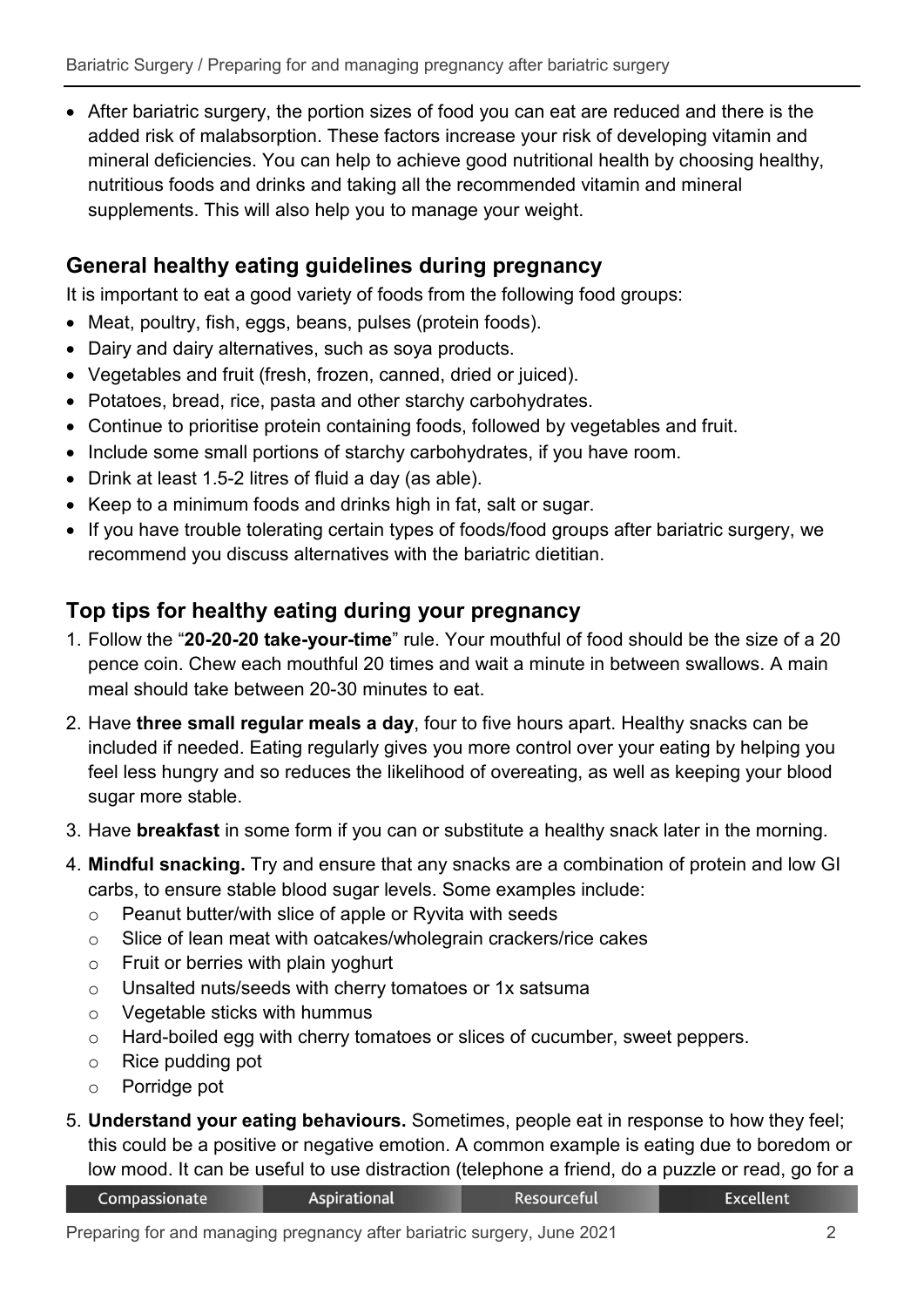walk). It is important to prioritise time for yourself, spend time with loved ones and do things you enjoy. Emotions can be very up and down during pregnancy, especially in the first trimester. If you are struggling, discuss this with your antenatal team or GP. Alternatively, contact the bariatric dietitian if further dietary support is needed.

# **Foods to avoid**

There are certain foods, which are best avoided during pregnancy as they may make you unwell or harm your baby.

For more detailed information concerning foods and activities to avoid during pregnancy, please refer to the NHS website (website link at the end of this leaflet).

Here are a few examples of food and fluids to avoid or minimise:

- Pate, all types, including vegetable pate.
- Raw or undercooked eggs.
- Raw or undercooked meat.
- Cured, cold meat that has not been cooked.
- Unpasteurised dairy products including milk, yogurts and soft cheeses.
- Uncooked, mould ripened and blue-veined soft cheese.
- Liver or liver products, fish liver oil supplements (due to high amounts of vitamin A).
- Alcohol.
- Seafood.
- Limit oily fish to 1x weekly, white fish to 2x weekly.
- Sushi.
- Minimise caffeine-containing drinks to 1-2x daily.

# **Important vitamins and minerals**

- **Folic acid:** All women who are trying to become pregnant should take a folic acid supplement for at least three months before starting to try for a baby and continue for the duration on the first trimester. This is important as it reduces the risk of birth defects of the brain, spine, or spinal cord (neural tube defects). If you haven't started taking it early, you should take it as soon as you know you are pregnant. The dose for post-bariatric surgical patients is 5mg per day, on prescription from your GP.
- **Multivitamins:** If you are already taking Forceval capsules, there is no need to change or add any other multivitamin. Continue to take 1x capsule daily. All other standard A-Z multivitamins are unsuitable for pregnancy because of the type of vitamin A they contain. Change either to Forceval, or any of the over-the-counter pregnancy multivitamins (Pregnacare, Boots Pregnancy Support, 7-Seas Pregnancy Care) for the duration your pregnancy. Discuss this with your GP or local pharmacist if you are unsure.
- **Calcium and Vitamin D3:** Continue with your calcium D3 supplements, once or twice daily, as recommended e.g. AdCalD3, CalcichewD3, CacitD3, AccreteD3, EvacalD3. Extra vitamin D3 can be prescribed or purchased if blood tests indicate that this is needed.
- **Iron supplements:** If you are already taking ferrous fumarate or ferrous sulphate tablets, continue taking them according to your prescription. This would usually be 1 x tablet twice

Resourceful

| Compassionate | Aspirational |
|---------------|--------------|
|---------------|--------------|

**Excellent**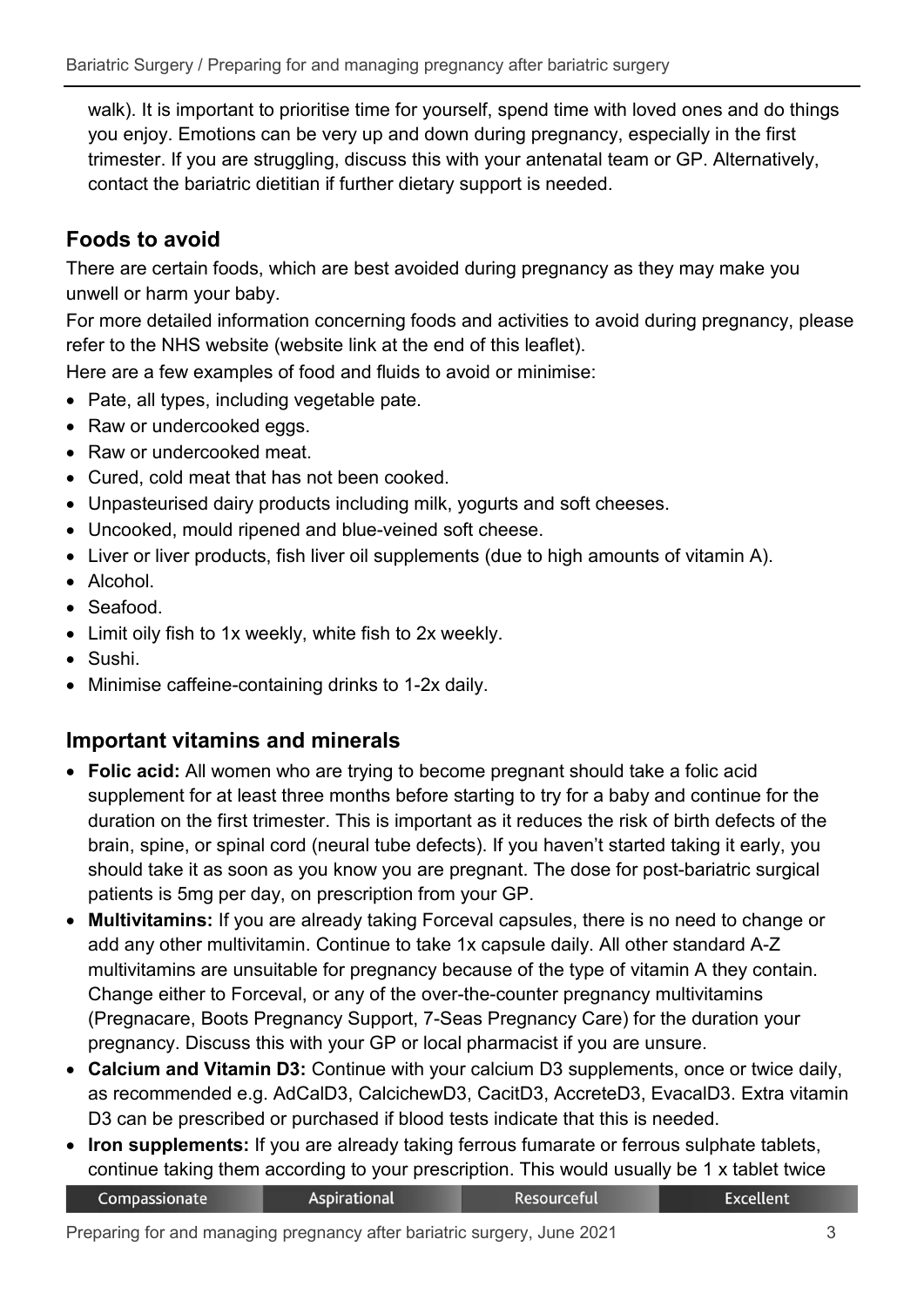daily. If not, you may need to start taking iron by the start of the third trimester. This is because the iron needs of the baby dramatically increase during this growth phase and can result in the mother becoming iron deficient anaemic, especially if dietary intake is insufficient. Iron-rich food cannot always compensate sufficiently.

• **B12 injections:** Please continue your three-monthly B12 injections as before. No change of routine needed.

## **Weight management during pregnancy**

Weight gain is natural during pregnancy, but gaining too much weight is not healthy for you or your baby. Neither is losing weight at this time. The aim is for weight maintenance or a gain of 6–8kg for a pregnancy occurring during the first 12 months post-surgery. Otherwise, a weight gain of 10–12kg is acceptable or even desirable. This should ensure adequate nutrition for both mother and baby prior to the birth.

# **Do I need to eat more during pregnancy?**

A common myth in pregnancy is that you need to eat more calories (i.e. "eating for two"). This is not the case. Your energy intake does not really need to change until the last trimester of your pregnancy. At this point, about week 25-26, you need to increase your intake by approximately 200kcal. per day. This could equate to about half a sandwich. Just introduce an extra small snack each day made up of protein and carbs. You may well be eating several small snacks instead of meals at this point, especially as the baby starts to grow in size and takes up more abdominal space.

The best thing that you can do for your baby is to eat a healthy balanced diet, be physically active and allow some weight gain to take place.

There are no adverse effects associated with changing your eating to become healthier during pregnancy as described in this leaflet. However it is important to prevent weight loss during pregnancy if possible, as this can cause problems.

If you have questions or concerns, consult your bariatric dietitian, who is best placed to support you with this.

## **Nausea**

Nausea ("morning sickness") is very common in early pregnancy. It can be unpleasant but usually clears up during weeks 16 to 20 of pregnancy. The following may help you:

- Allow yourself plenty of time in the morning to get up. If possible, eat something plain like dry toast or a plain biscuit before getting up.
- Drink plenty of fluids, such as water, sipping little and often and avoid drinking at mealtimes or with snacks.
- Eat little and often, try six small meals per day. It is important that you do not stop eating. Include small portions of starchy carbohydrates such as bread, rice, potatoes and pasta in your meals as these may be better tolerated. Avoid foods high in sugar or fat.
- Eat cold meals, this can help if the smell of food makes you feel sick and avoid foods or smells that make you feel sick.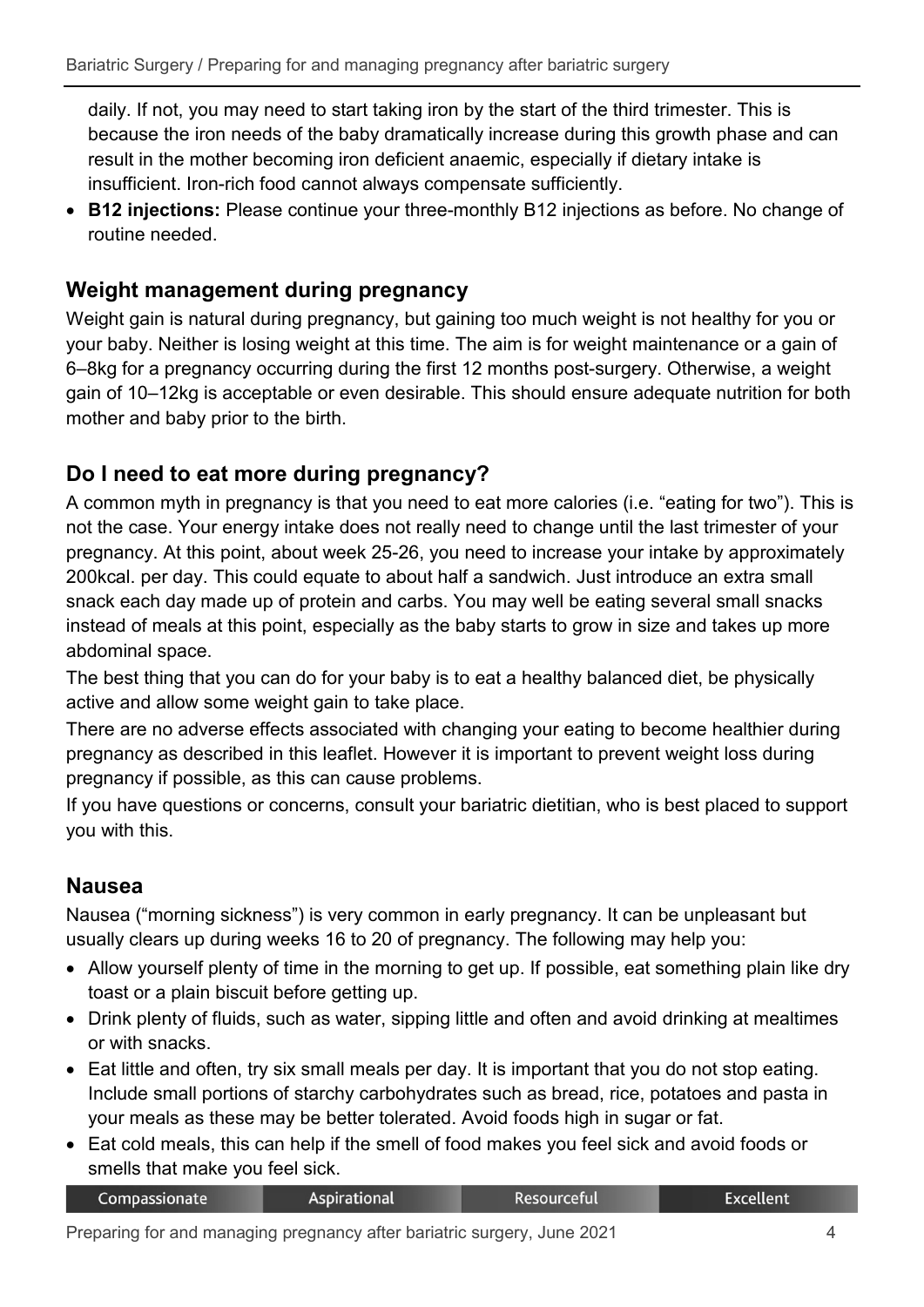• Some have found wearing an acupressure band on the wrist has helped. There have been no reports that this is harmful, although some women have experienced numbness, pain and swelling in their hands

Hyperemesis gravidarum (HG) is the name given to severe and persistent vomiting during pregnancy. This must not be ignored and may need specialised treatment. You should discuss this with your GP or Antenatal Team.

For further general information on other problems please refer to the NHS website.

# **Activity and exercise**

Gentle activity during pregnancy is safe and has physical and psychological benefits. There is evidence that active women are less likely to encounter problems in later pregnancy and labour. Women who remain active through their pregnancy or who start to become more active have better control of their weight, reduce their risk of weight-related complications (such as preeclampsia, low back pain and gestational diabetes) and may even go through labour more easily. Weight loss after the birth is also usually easier.

After a gastric bypass, a small number of women may experience episodes of hypoglycaemia (low blood sugars) with increased activity. The symptoms include dizziness, blurry vision, feeling faint, sweating and shakiness. You may just need to slightly increase your intake of low glycaemic index (GI) starchy carbohydrates. Please contact your bariatric dietitian for further advice.

## **Further information:**

**NHS pregnancy website:** www.nhs.uk/pregnancy/

Provides reliable, up to date information about nutrition, healthy eating and activity (includes guided exercises) for planning and during pregnancy.

#### **NHS Start4Life website:** www.nhs.uk/start4life/

Useful tips and advice for pregnant women and families. Provides information about the Healthy Start Scheme.

**Tommy's Pregnancy Hub website:** www.tommys.org/pregnancy-information/impregnant/weight-management/pregnant-after-weight-loss-surgery

**Talking Therapies Berkshire website:** www.berkshirehealthcare.nhs.uk/our-services/mentalhealth-and-wellbeing/talking-therapies-berkshire/

Talking therapies offer a wide range of options to support people with emotional or mental health problems; further information is available on their website.

# **Contacting us**

If you are unable to wait for your next appointment and need further support, contact: Bariatric Dietitian

Department of Nutrition & Dietetics

Tel: 0118 322 7116 (voicemail available)

Email: [rbb-tr.dietitians@nhs.net](mailto:rbb-tr.dietitians@nhs.net)

| Compassionate | <b>Aspirational</b> | Resourceful | Excellent |
|---------------|---------------------|-------------|-----------|
|---------------|---------------------|-------------|-----------|